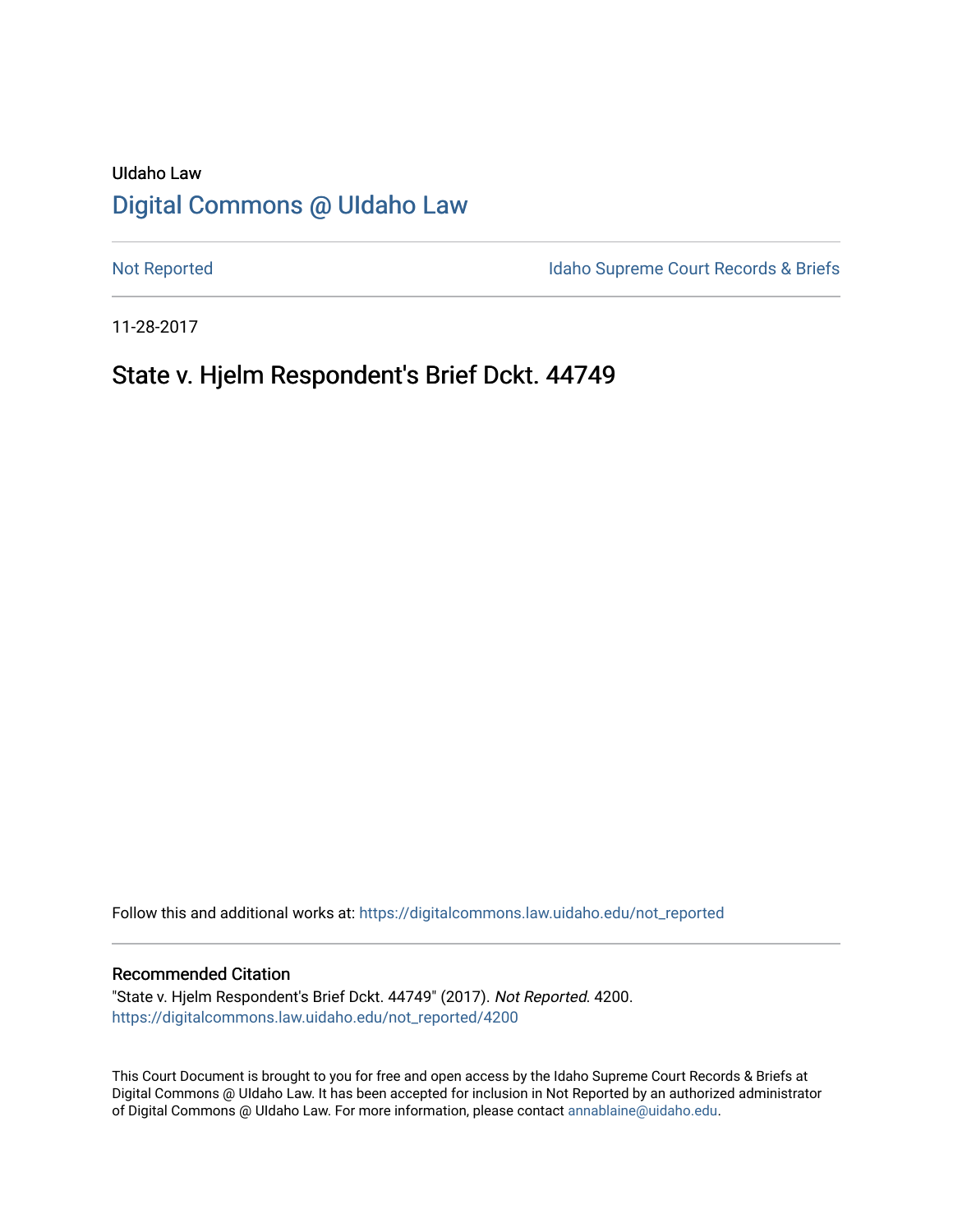#### **IN THE SUPREME COURT OF THE STATE OF IDAHO**

**) ) ) ) ) ) ) ) ) )**

**STATE OF IDAHO,**

**Plaintiff-Respondent,**

**vs.** 

**JASON BRAD HJELM,** 

**Defendant-Appellant.** 

**No. 44749** 

**Madison Co. Case No. CR-2015-2493** 

## **BRIEF OF RESPONDENT** \_\_\_\_\_\_\_\_\_\_\_\_\_\_\_\_\_\_\_\_\_\_\_\_

\_\_\_\_\_\_\_\_\_\_\_\_\_\_\_\_\_\_\_\_\_\_\_\_

## **APPEAL FROM THE DISTRICT COURT OF THE SEVENTH JUDICIAL DISTRICT OF THE STATE OF IDAHO, IN AND FOR THE COUNTY OF MADISON**

## **HONORABLE GREGORY W. MOELLER District Judge**

\_\_\_\_\_\_\_\_\_\_\_\_\_\_\_\_\_\_\_\_\_\_\_\_

\_\_\_\_\_\_\_\_\_\_\_\_\_\_\_\_\_\_\_\_\_\_\_\_

**LAWRENCE G. WASDEN Attorney General State of Idaho** 

**PAUL R. PANTHER Deputy Attorney General Chief, Criminal Law Division**

**KALE D. GANS Deputy Attorney General Criminal Law Division P.O. Box 83720 Boise, Idaho 83720-0010 (208) 334-4534** 

**ATTORNEYS FOR PLAINTIFF-RESPONDENT** **JUSTIN M. CURTIS Deputy State Appellate Public Defender 322 E. Front St., Ste. 570 Boise, Idaho 83702 (208) 334-2712** 

**ATTORNEY FOR DEFENDANT-APPELLANT**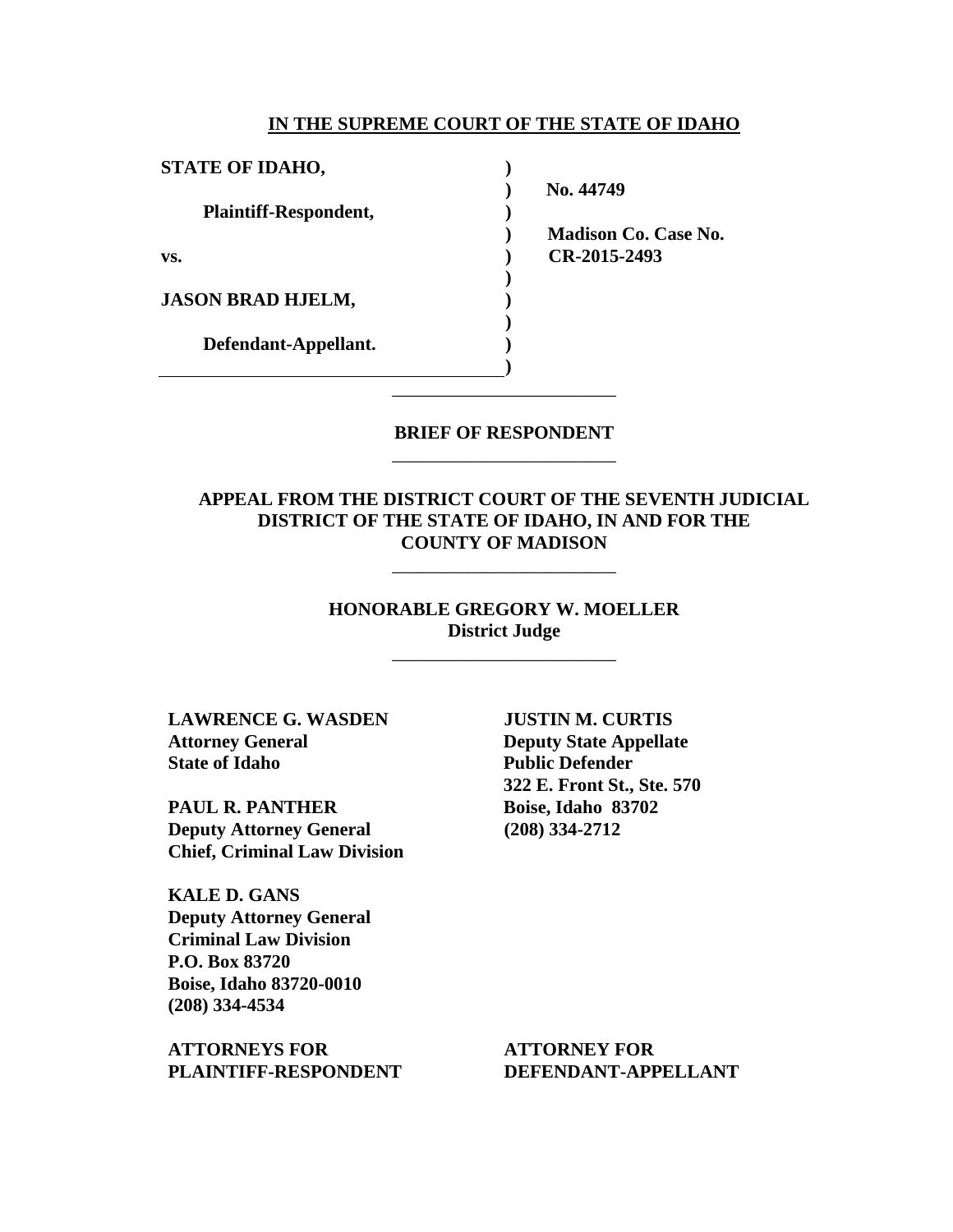# **TABLE OF CONTENTS**

| L. | Hjelm Has Failed To Show The District Court Abused Its Discretion |                                                                                                                      |  |  |
|----|-------------------------------------------------------------------|----------------------------------------------------------------------------------------------------------------------|--|--|
|    | A.                                                                |                                                                                                                      |  |  |
|    | <b>B.</b>                                                         |                                                                                                                      |  |  |
|    | C.                                                                | Hjelm Fails To Show The District Court Abused Its Discretion                                                         |  |  |
| Π. |                                                                   | Hjelm Has Failed To Show The District Court Abused Its Discretion                                                    |  |  |
|    | A.                                                                |                                                                                                                      |  |  |
|    | <b>B.</b>                                                         |                                                                                                                      |  |  |
|    | $\mathcal{C}$ .                                                   | Hilem Fails To Show The District Court Abused Its Discretion<br>In Denying His Motion To Withdraw His Guilty Plea 12 |  |  |
|    |                                                                   |                                                                                                                      |  |  |
|    |                                                                   |                                                                                                                      |  |  |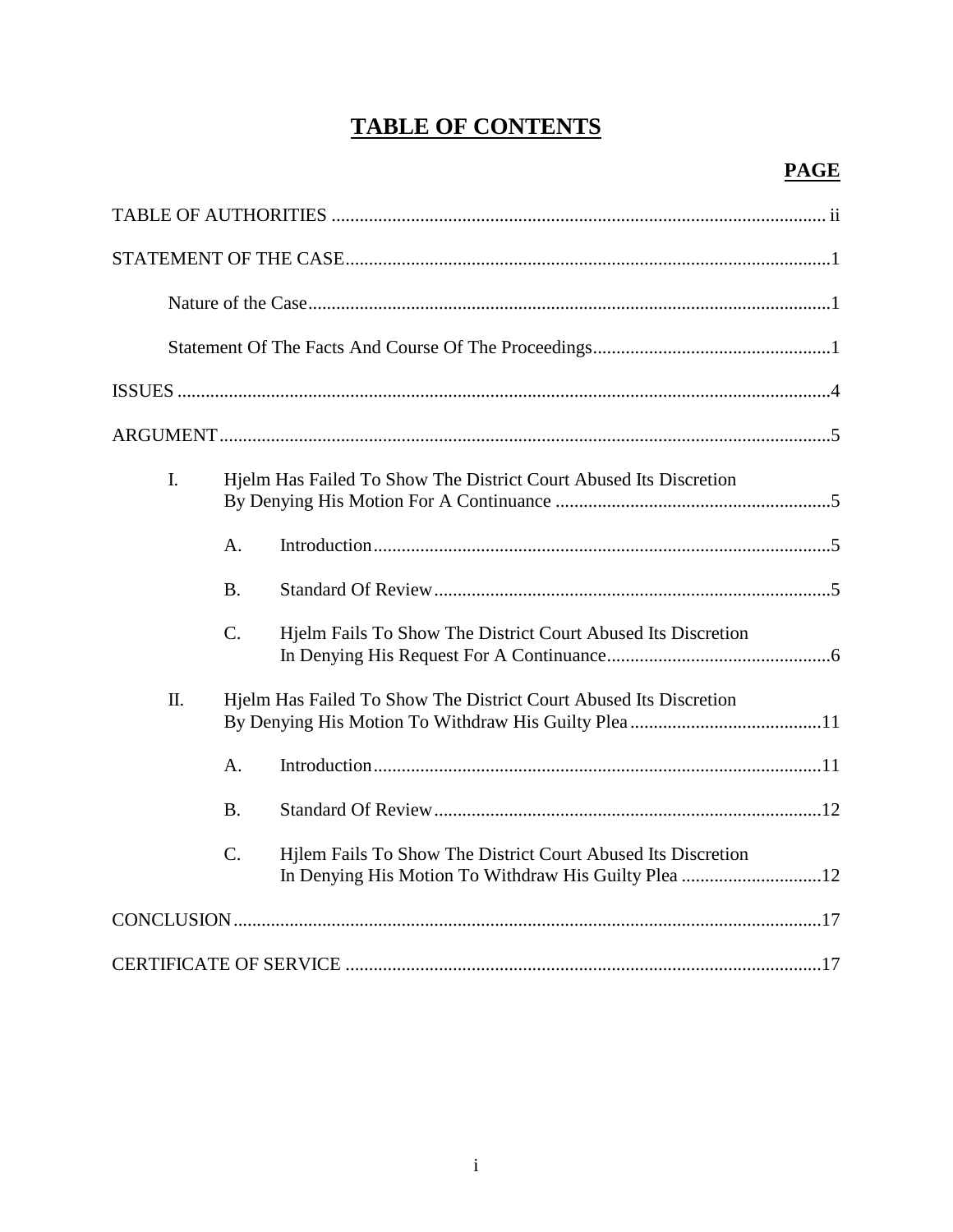# **TABLE OF AUTHORITIES**

| <b>CASES</b> | <b>PAGE</b> |
|--------------|-------------|
|              |             |
|              |             |
|              |             |
|              |             |
|              |             |
|              |             |
|              |             |
|              |             |
|              |             |
|              |             |
|              |             |
|              |             |
|              |             |
|              |             |
|              |             |
|              |             |
|              |             |
| <b>RULES</b> |             |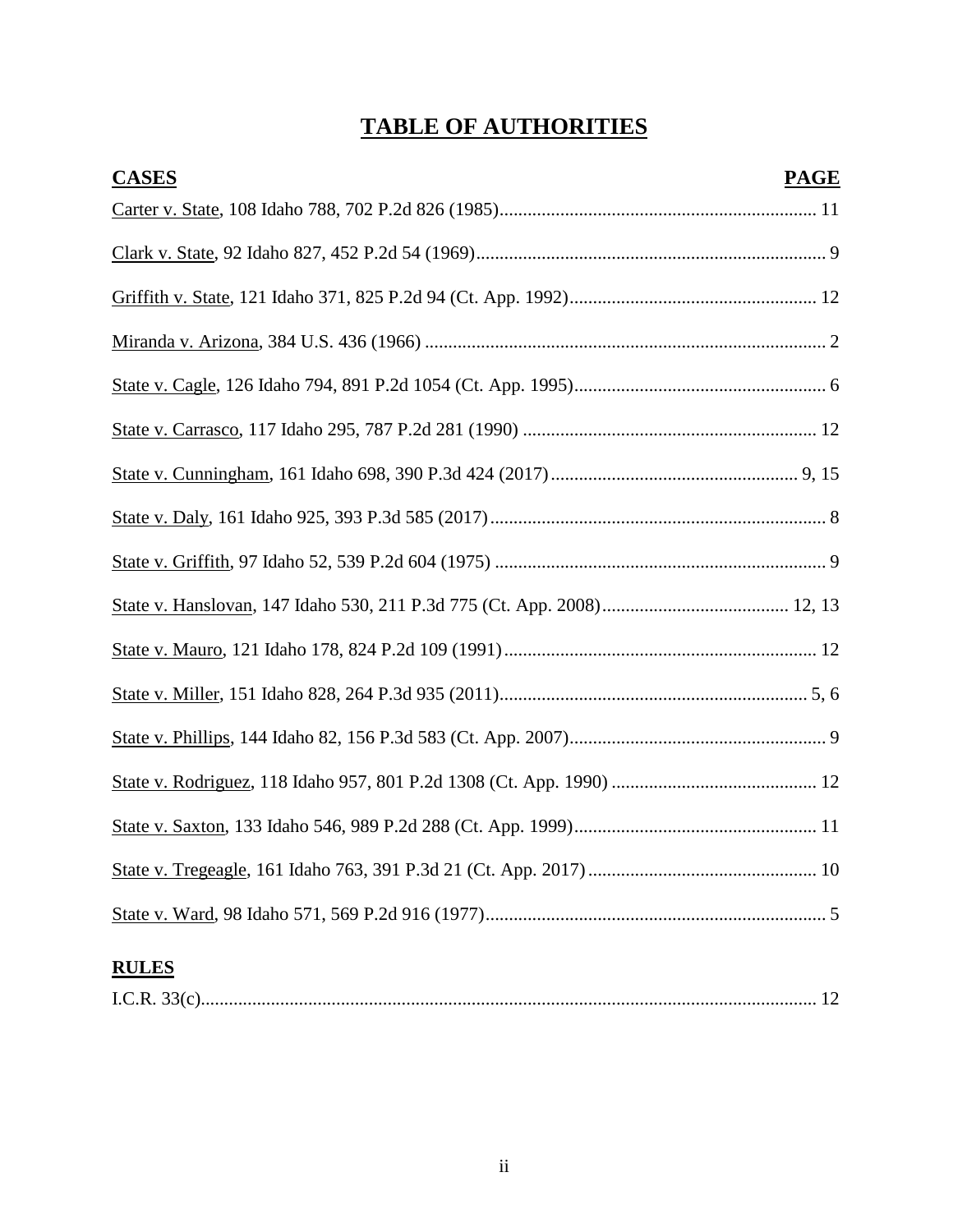#### STATEMENT OF THE CASE

#### Nature Of The Case

Jason Brad Hjelm appeals from the judgment entered upon his guilty plea to possession of methamphetamine. On appeal, he challenges the district court's denial of his motion for a continuance and his motion to withdraw his guilty plea.

#### Statement Of The Facts And Course Of The Proceedings

Hjelm was a passenger in a vehicle that was pulled over because the driver was driving without a license. (R., p. 14.) While the officer spoke to the driver he smelled marijuana. (R., p. 14.) Consequently, the officer searched the vehicle, finding suspected methamphetamine and a pipe under the passenger seat. (R., p. 15.) Hjelm was arrested and searched, and more methamphetamine and paraphernalia were found on his person. (R., p. 15.)

The state charged Hjelm with possession of methamphetamine and possession of paraphernalia.  $(R_1, pp. 42-43.)$  Hjelm initially filed a motion to suppress  $(R_1, p. 50)$ ; however, by the next pretrial hearing the parties had reached a settlement agreement, and Hjelm pleaded guilty to the possession charge. (R., pp. 58-59.)

Hjelm thereafter moved to withdraw his plea. (R., pp. 60-61.) He asserted that "he believe[d] his plea was made involuntarily and without being properly advised and without full knowledge of the facts of this matter." (R., p. 60.) The district granted the motion to withdraw the plea. (R., p. 64.) Thereafter, new counsel substituted in to represent Hjelm. (R., p. 67.)

Hjelm filed a Combined Motion Supplementing Motion to Suppress and Motion to Dismiss and Brief in Support. (R., pp. 90-106.) The district court ruled on the motion,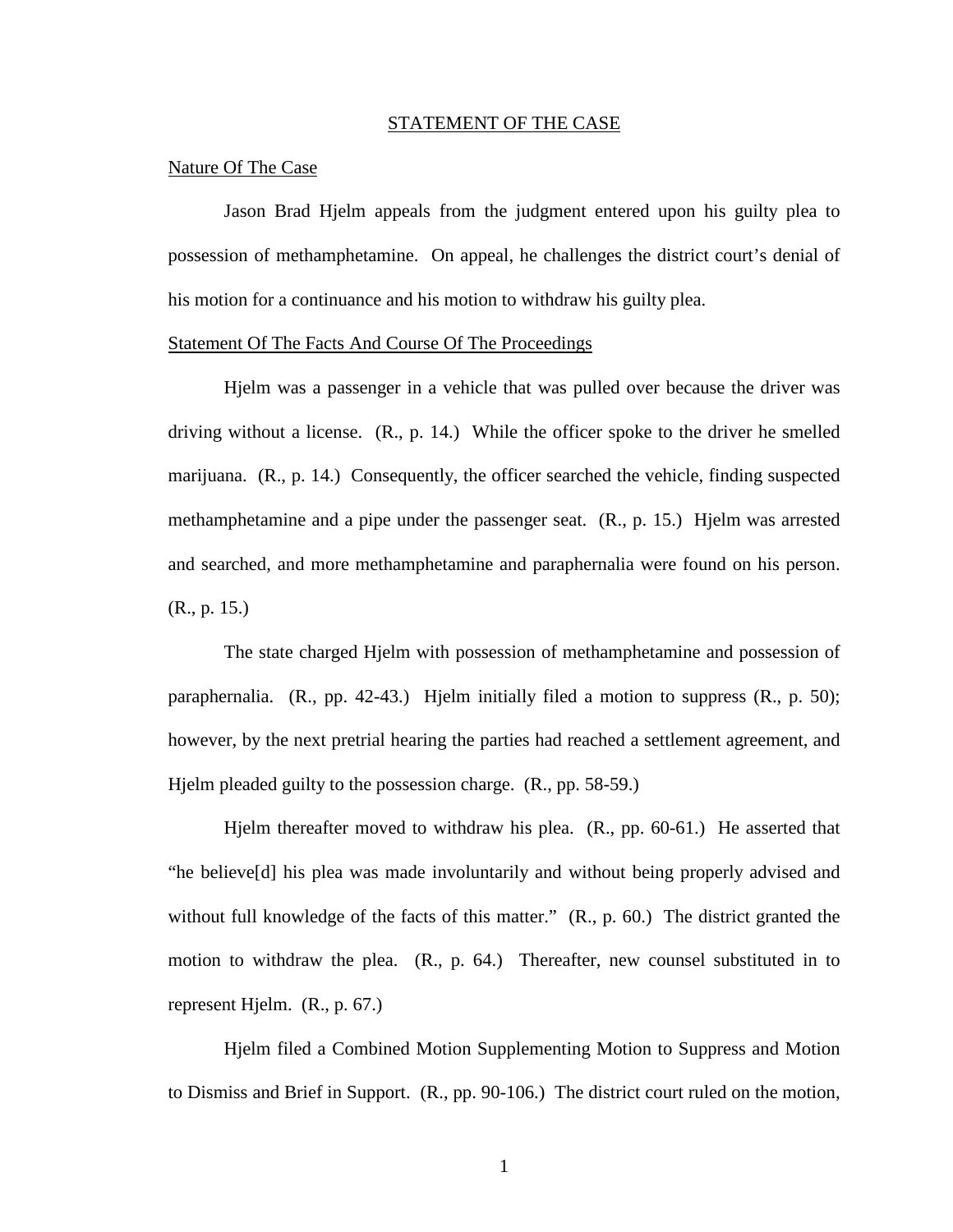suppressing pre-Miranda statements made to law enforcement, but denying suppression of the drugs and paraphernalia. (See R., p. 133.)

The case was set for trial. (R., p. 134.) On the morning of trial, Hjelm again changed course and entered into a plea agreement with the state, and the jurors were sent home. (R., p. 137; Tr., p. 110, L. 10 – p. 112, L. 9.) Pursuant to the plea agreement Hjelm pleaded guilty to the possession charge. (R., p. 138.) The district court accepted his plea and set the matter for sentencing.  $(R., p. 138.)$ 

A PSI was ordered and completed. (R., p. 139; see PSI.) Thereafter, Hjelm filed several *pro se* motions prior to sentencing—a Motion to Execute Stay of Proceedings and Abate Further Proceedings, a Motion to Withdraw Attorney on Record, and a Motion for Continuance. (R., pp. 140-146.) At the hearing set for sentencing, the district court "inferr[ed] from the documents" that Hjelm filed that he wished to "fire [his] attorney and withdraw [his] plea of guilty," which Hjelm confirmed. (Tr., p. 135, Ls. 15-20.) The district court denied the motion to withdraw the guilty plea without prejudice. (Tr. p. 153, Ls. 3-5.) But the court continued the sentencing, allowing Hjelm to find counsel "to readdress" withdrawal of the plea. (Tr., p. 153, Ls. 4-6.)

Hjelm made additional *pro se* filings: he filed a Motion to Change Venue Due to Violation of Civil Rights and A Fair Hearing, a Petition for All Discovery of All Witness Statements, Audio and Video in this Matter, and a petition for rehearing. (R., pp. 149- 156.) The public defender was appointed as counsel. (R., pp. 157-58.)

At the sentencing hearing Hjelm's counsel moved for a continuance. (R., p. 160.) He did so based on 1) Hjelm's belief that the district court had made assurances regarding a withdrawal of the guilty plea (Tr., p. 157, L.  $22 - p$ . 159, L. 10); and 2) counsel's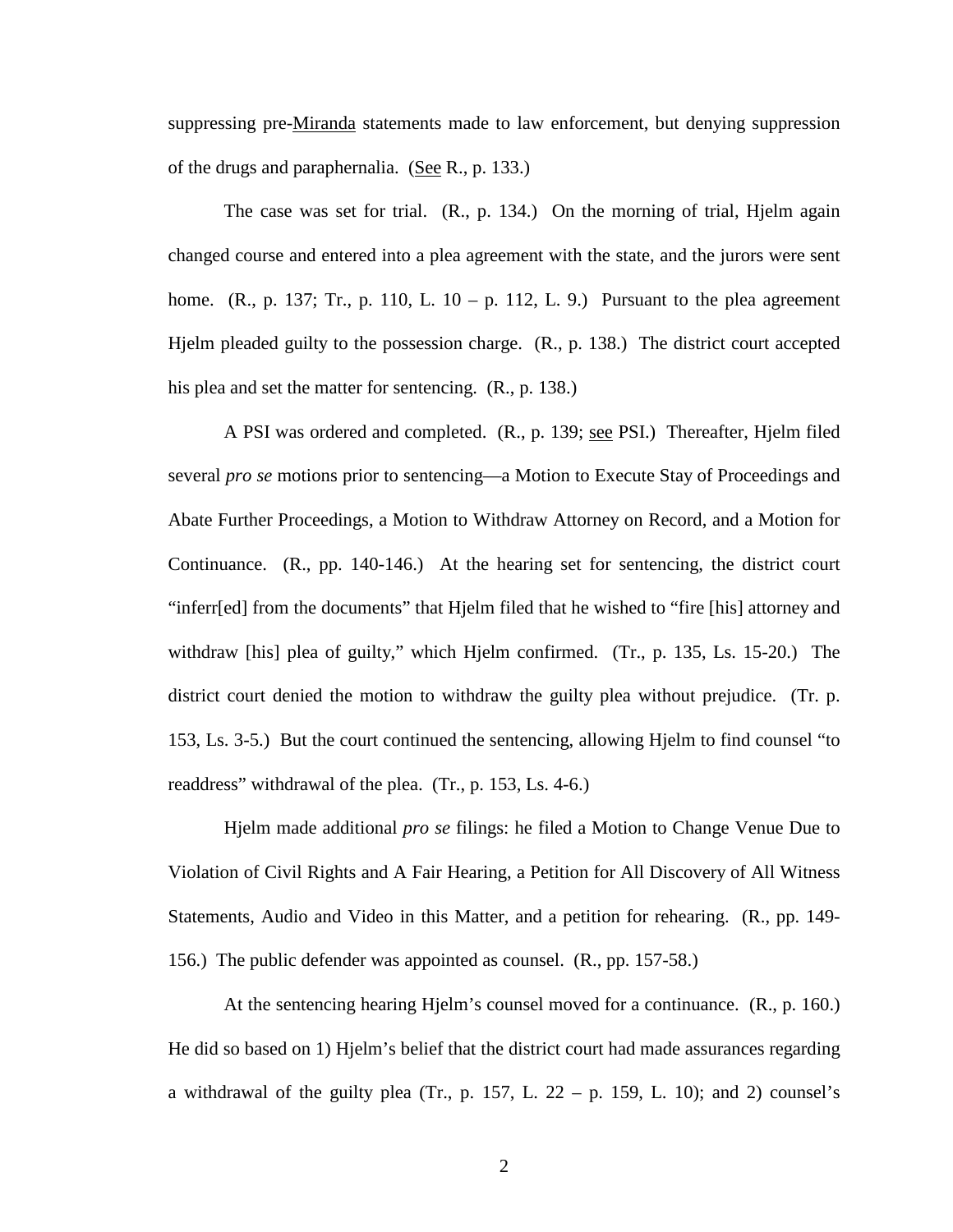representation that Hjelm thought there were existing dispatch and 911 records that had not been disclosed, and that would undermine the officer's credibility (Tr., p. 160, L. 9 – p. 162, L. 21). The district court denied the motion. (Tr., p. 176, L. 19 – p. 178, L. 19.)

Hjelm's counsel then renewed the motion to withdraw the plea, arguing Hjelm had only pleaded guilty because he felt intimidated by a statement the prosecutor made at trial regarding the sentence he would seek.<sup>[1](#page-6-0)</sup> (Tr., p. 178, L. 20 – p. 180, L. 8.) Counsel also represented more generally that Hjelm did not knowingly and voluntarily enter the plea due to a lack of understanding of the proceedings: "I don't think [Hjelm] understands the legal jargon and whatnot, and I don't think that it was explained to him in such a way that he was able to understand it by [sic] his other attorneys." (Tr., p. 187, Ls. 3-20.)

The district court disagreed:

So I believe that the Defendant went into his second guilty plea with his eyes completely wide open. I found then—and I again affirm my prior finding just after listening to this testimony again—that the Defendant made a knowing, intelligent, and voluntary waiver of his right to a jury trial, that he was competent to do so, and that he established a factual basis for his plea.

(Tr., p. 190, Ls. 10-16.)

 $\overline{a}$ 

The district court accordingly denied Hjelm's motion to withdraw his guilty plea. (Tr., p. 191, Ls. 7-10.) The court sentenced Hjelm to five years prison with two years fixed, but suspended the sentence and placed him on probation. (R., p. 164.) Hjelm timely appealed. (R., pp. 163-65, 171-73.)

<span id="page-6-0"></span> $<sup>1</sup>$  As Hielm points out on appeal, "trial counsel specifically conceded that the prosecutor</sup> had not committed misconduct in his discussions with Mr. Hjelm." (Appellant's brief, p. 9; see Tr., p. 183, Ls. 6-15.)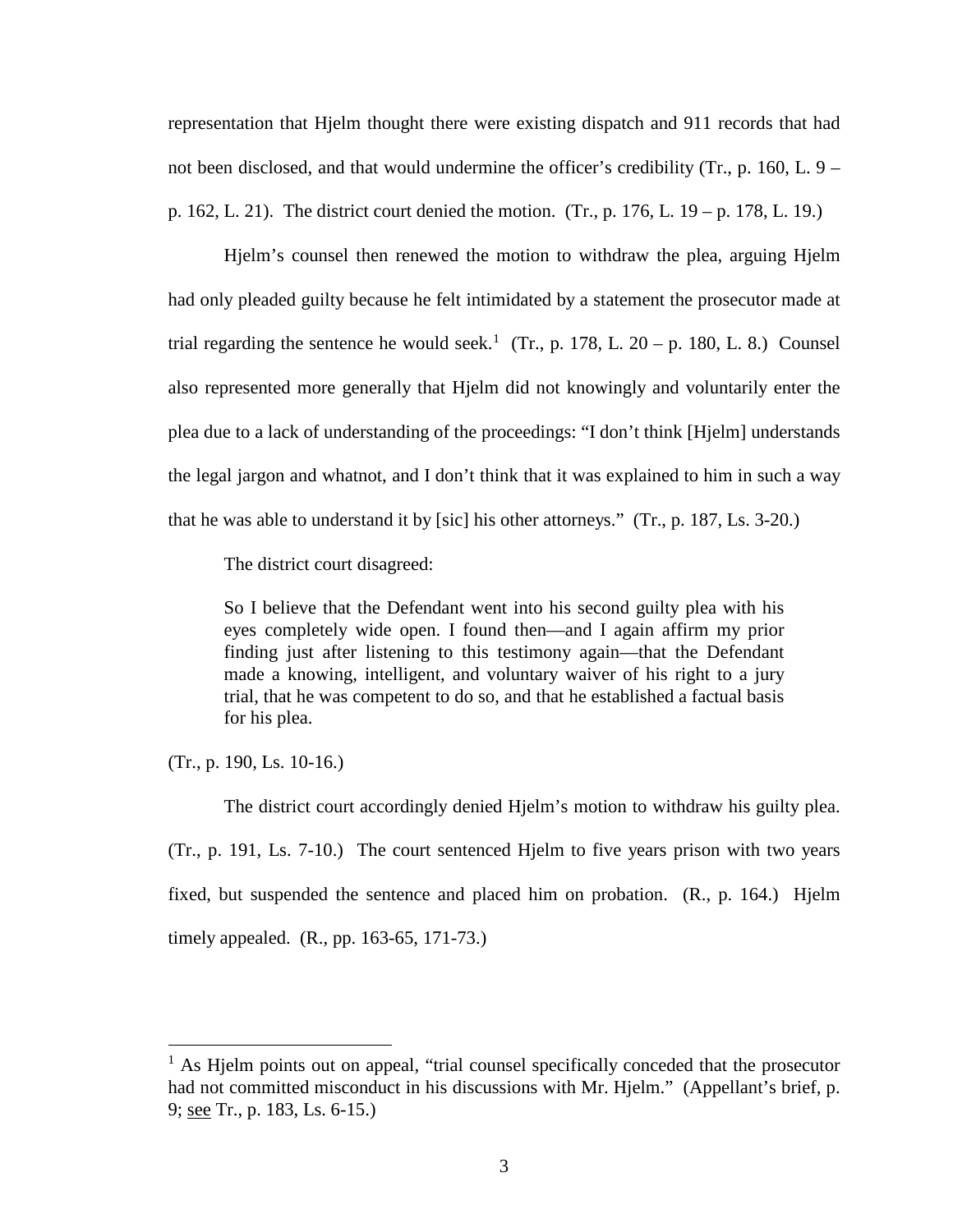## **ISSUES**

Hjelm states the issues on appeal as:

- I. Did the district court abuse its discretion by denying Mr. Hjelm's motion to continue the hearing on his motion to withdraw his guilty plea?
- II. Did the district court abuse its discretion by denying Mr. Hjelm's motion to withdraw his guilty plea?

(Appellant's brief, p. 4.)

The state rephrases the issues as:

- I. Has Hjelm failed to show district court abused its discretion by denying the motion for a continuance?
- II. Has Hjelm failed to show the district court abused its discretion by denying Hjelm's motion to withdraw his guilty plea?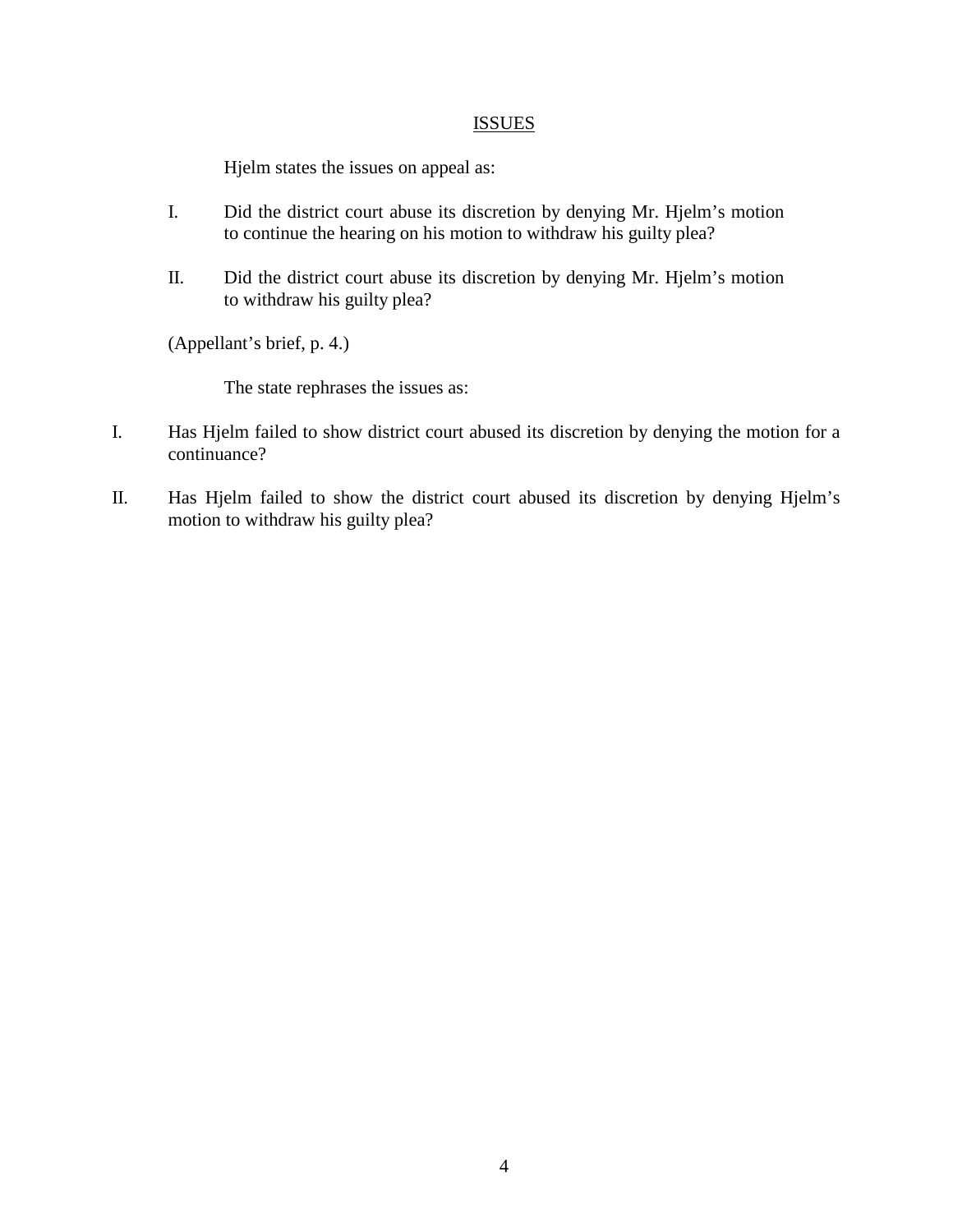#### ARGUMENT

## I. Hjelm Has Failed To Show The District Court Abused Its Discretion By Denying His Motion For A Continuance

#### A. Introduction

Hjelm argues there was undisclosed discovery, that was not presented below, that "could possibly have given Mr. Hjelm the ability to impeach the officer's credibility at trial and good cause to withdraw his plea." (Appellant's brief, p. 7.) Hjelm argues the district court therefore failed to reach its decision to deny his motion for a continuance "through an exercise of reason," and abused its discretion. (Appellant's brief, p. 7.)

But this argument fails, because there is no evidence in the record below showing that there was undisclosed discovery, or that it would have affected the officer's credibility. Moreover, an application of the applicable standards shows the district court arrived at its decision through an exercise of reason, and correctly denied Hjelm's motion for a continuance. Hjelm therefore fails to show any abuse of discretion.

### B. Standard Of Review

A decision whether to grant a party's motion for a continuance is in the district court's discretion. State v. Ward, 98 Idaho 571, 574, 569 P.2d 916, 919 (1977). Appellate review of a discretionary decision looks to "(1) whether the trial court correctly perceived the issue as one of discretion; (2) whether the trial court acted within the boundaries of its discretion and consistently with the legal standards applicable; and (3) whether the trial court reached its decision by an exercise of reason." State v. Miller, 151 Idaho 828, 834, 264 P.3d 935, 941 (2011). "Unless an appellant shows that his substantial rights have been prejudiced by reason of a denial of his motion for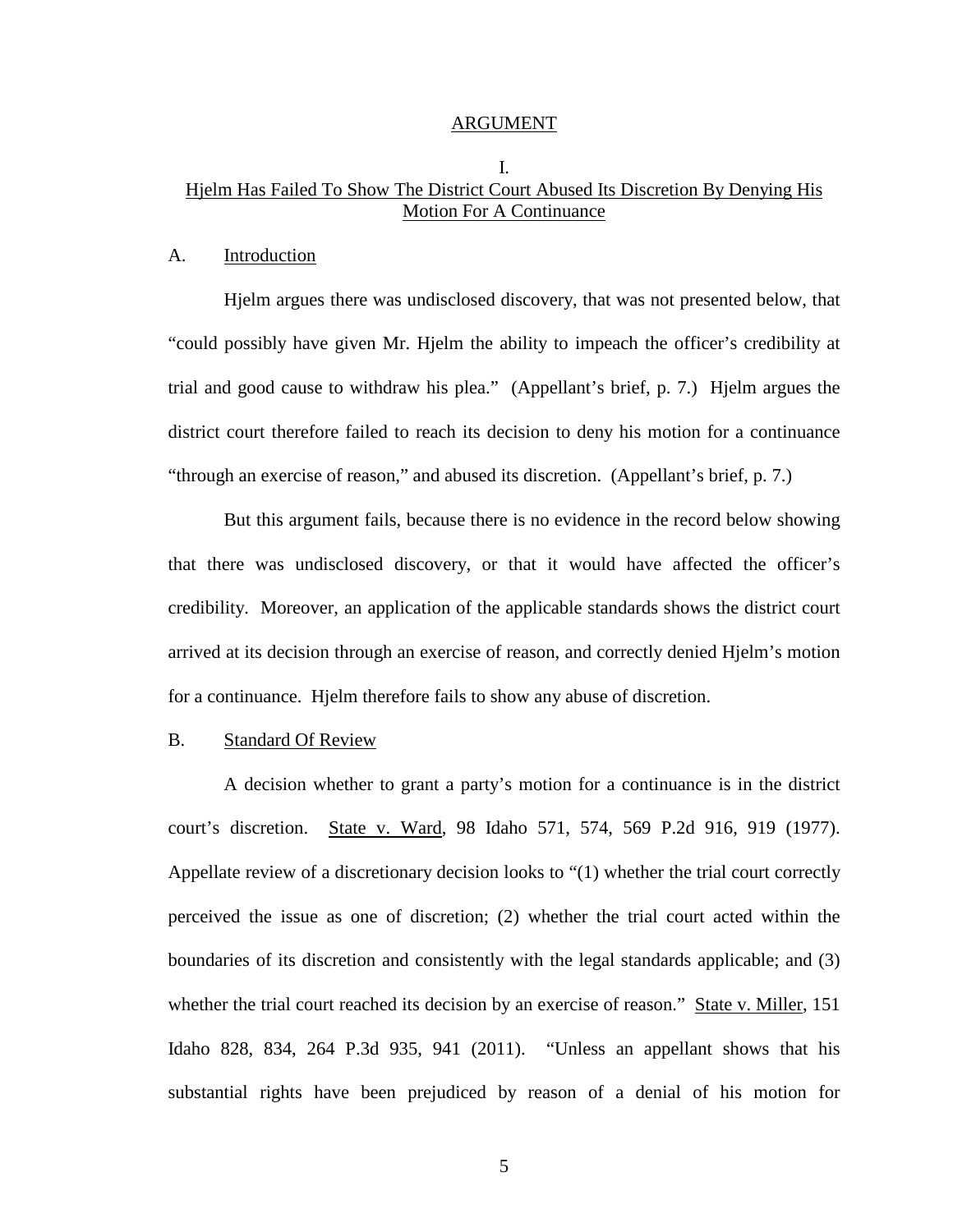continuance, appellate courts can only conclude that there was no abuse of discretion." Id. (citing State v. Cagle, 126 Idaho 794, 797, 891 P.2d 1054, 1057 (Ct. App. 1995)).

## C. Hjelm Fails To Show The District Court Abused Its Discretion In Denying His Request For A Continuance

The district court did not abuse its discretion by denying Hjelm's request for a continuance. Hjelm requested a continuance for two reasons: 1) because he "[felt] that the Court stated something [during the original sentencing hearing] along the lines that once he was appointed a public defender and a motion to withdraw was made, that that motion would be granted" (Tr., p. 158, L.  $16 - p$ . 159, L. 10); and 2) because "he [didn't] feel like he was able to receive all the discovery he requested in the case"—namely, "dispatch calls, dispatch logs, and 911 records" that would show that the traffic stop actually stemmed from a prior incident involving Hjelm fishing and trespassing on a neighbor's land. (Tr., p. 160, L. 12 – p. 161, L. 13.) Hjelm's roundabout theory was that the traffic stop was not based on the driver's license violation but "due to the fact that there was a relationship between the landowner and the cops," and that somehow *those* cops "[let] another department know what was going on," leading to the traffic stop. (Tr., p. 161, Ls. 7-13.) Hjelm concluded that evidence showing that the fishing-trespassing vendetta actually led to the stop would therefore "impeach the cop's credibility." (Tr., p. 161, L.  $23 - p. 162$ , L. 4.)

The district court correctly denied the motion. (Tr., p. 176, L. 19 – p. 178, L. 19.) Hjelm's first basis for a continuance—the court's purported promise to grant a motion to withdraw—was directly contradicted by the audio recording of the original sentencing hearing. (Tr., p. 164, L. 22 – p. 165, L. 6; p. 172, Ls. 2-25.)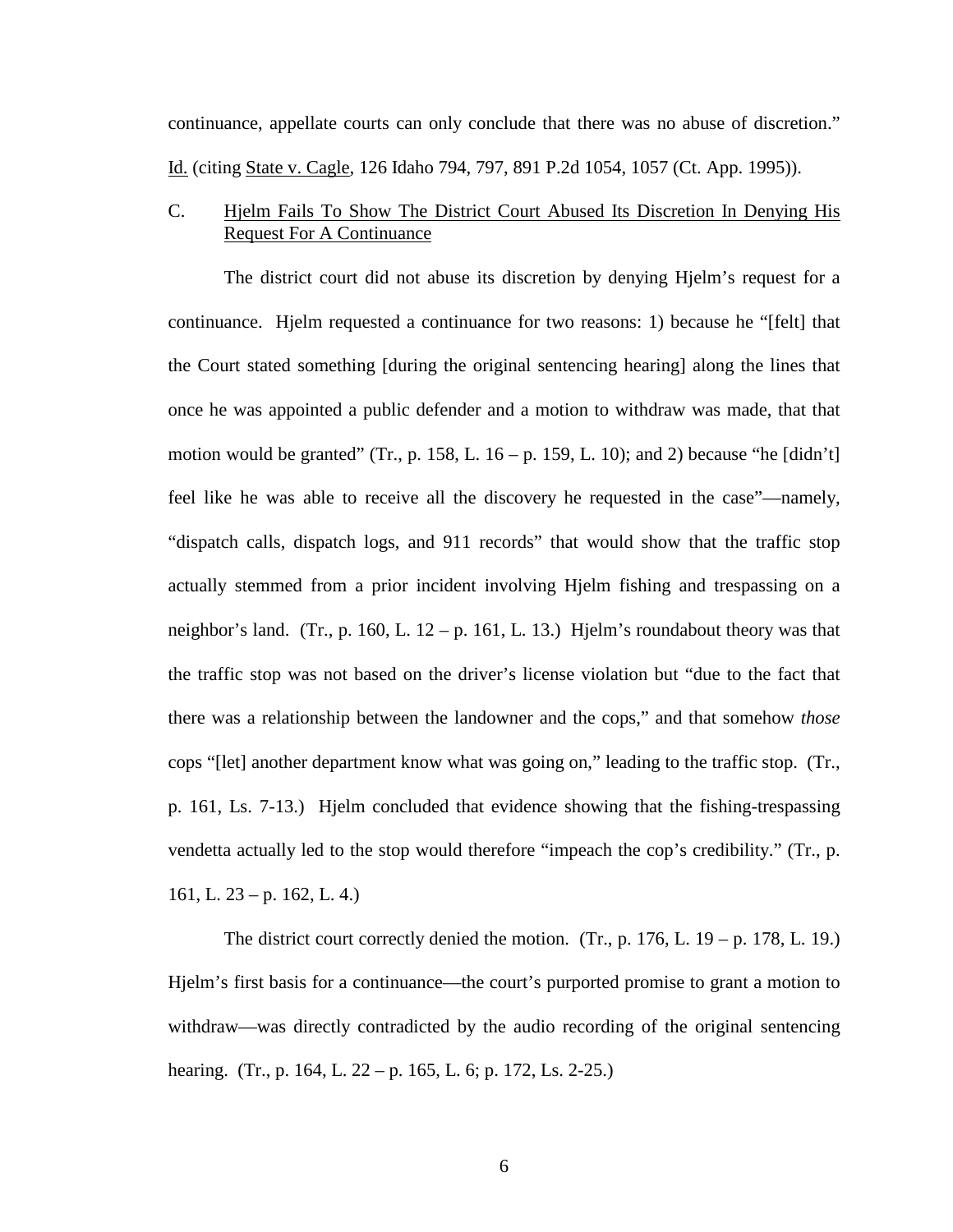Hjelm's other argument for a continuance—based on the purported dispatch logs and the fishing-trespassing theory—was equally unavailing. After noting its abundant patience with the defendant up until that point, the district court explained its reasoning for a denial:

But ignoring all that, ignoring all that, just going off of the merits of the motion that was brought up before the Court, the Court notes that back on July 20th of 2016, that there was a suppression hearing, that Officer Brodie Riding testified. He was under oath. Mr. Hjelm was present with his attorney, Mr. Bunitsky, had a full opportunity to cross-examine the officer about these issues. The evidence that was supplied to the Court at that hearing, which was not opposed by any testimony offered by Mr. Hjelm, so the unopposed testimony from the officer was that he had reasonable suspicion for the stop based upon the fact that he identified and recognized the driver of the vehicle and that he understood that the driver of the vehicle shouldn't have been driving because he didn't have a driver's license.

So regardless of whether or not there may have been some ulterior motive, he was able to articulate reasonable suspicion without anything contrary being supplied by the Defense. Certainly they had full opportunity at that time to cross-examine him about motives and intents and—if somehow that was even relevant to his credibility, as it turned out, the driver of the vehicle, as the Court understands, didn't have a license and was on probation at the time.

So I just don't think this is an argument that has any merit and would certainly justify a continuance. If the Defendant wants to continue researching this issue, he has a right to access those logs; and apparently he's made his own request for those. And if the evidence showed something to the contrary, I guess the Court would be willing to reconsider. But at this point in time this—you know, you've been talking about going fishing. This just seems like a fishing expedition that's being used to once again postpone this matter that has been set for so many different—on so many different occasions.

It was set for sentencing on November 17th. At the October 31st—I continued that until October 31st. On October 31st I continued it again so that he could get court-appointed attorney, and the matter was set for sentencing on November 7th. We continued it again on November 7th. I'm not sure if there was a subsequent continuance or not, but here we are at the end of November. And again, there comes a time when the Defendant,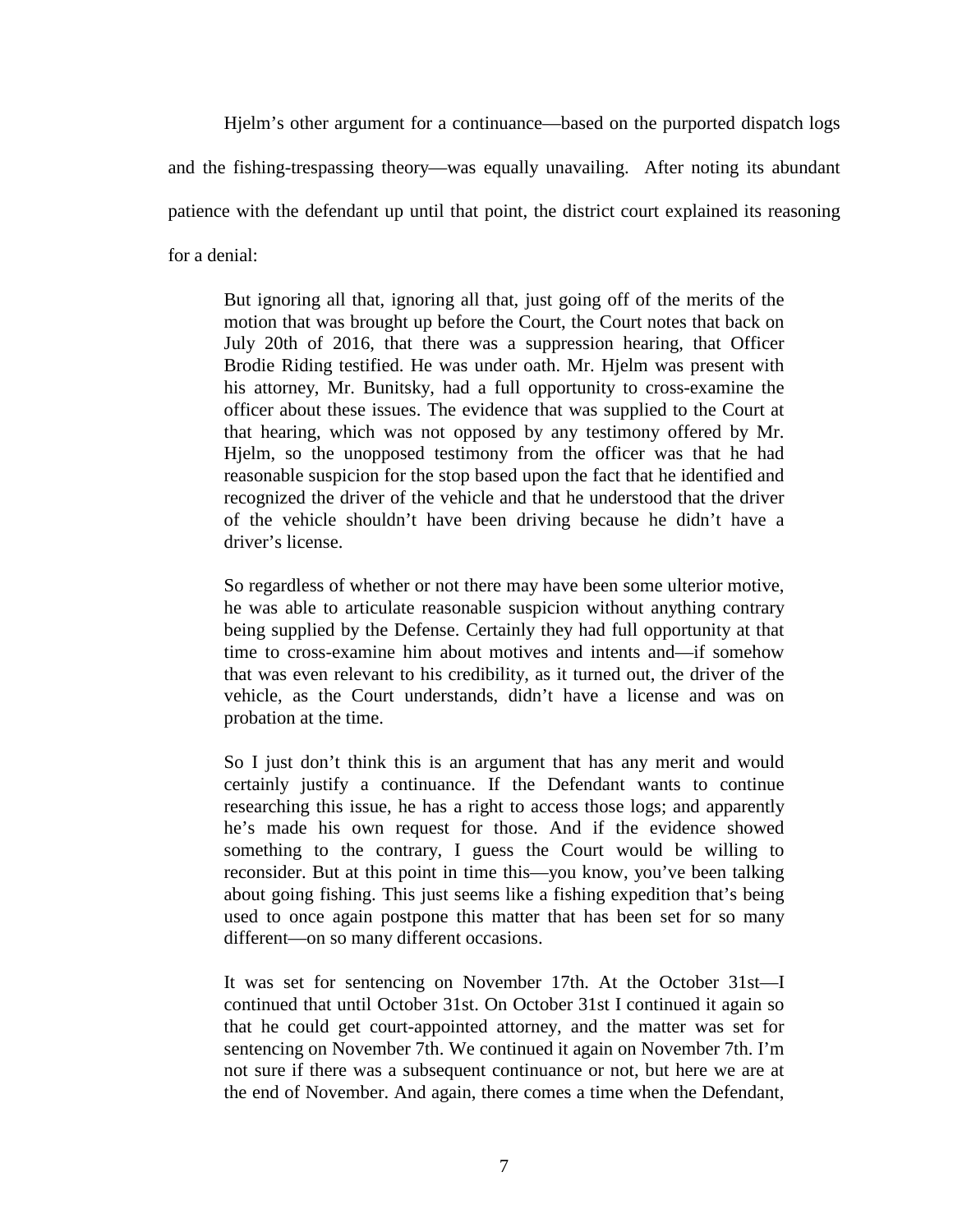who's pled guilty twice, has to face his day of reckoning. So the Court's of the opinion that this shouldn't be a basis for a continuance. So the Court is going to deny the request at this time.

#### (Tr., p. 177, L. 2 – p. 178, L. 19.)

This was plainly not an abuse of discretion. Numerous continuances and delays preceded this particular request for a continuance (see R., pp. 28-30, 33-35, 69, 81-84, 111-12), a fact that the court appropriately considered. See State v. Daly, 161 Idaho 925, 929, 393 P.3d 585, 589 (2017) (finding no abuse of discretion where the record "strongly suggest[ed] that Daly's request for substitute counsel evinced a desire to delay sentencing," and concluding "[t]he court acted well within its discretion in deciding the motion, including appropriate consideration of the needs of fairness and the demands of its calendar."). The district court here correctly found that, even assuming evidence showing an ulterior motive existed, it would have no bearing on the outcome of the suppression motion. (Tr., p. 177, Ls. 2-23.) With respect to officer credibility, Hjelm had a "full opportunity" to cross-examine the officer's story, but did not. (See Tr., p. 177, Ls. 4-23; see R., pp. 133-34.) All told, evidence that was only speculated to exist, that would not have affected suppression, regarding subjects that Hjelm had previously declined to explore, did not justify yet another continuance at the eleventh hour of the case. The district court did not abuse its discretion by denying the motion.

On appeal, Hjelm agrees the officer's purported ulterior motive is "irrelevant" for the purposes of the suppression hearing, but nevertheless argues that "evidence of an ulterior motive … could be used to impeach the officer's credibility generally; this could be done at trial and would be good cause for Mr. Hjelm to withdraw his plea." (Appellant's brief, p. 7.) Hjelm contends a continuance would have been justified in light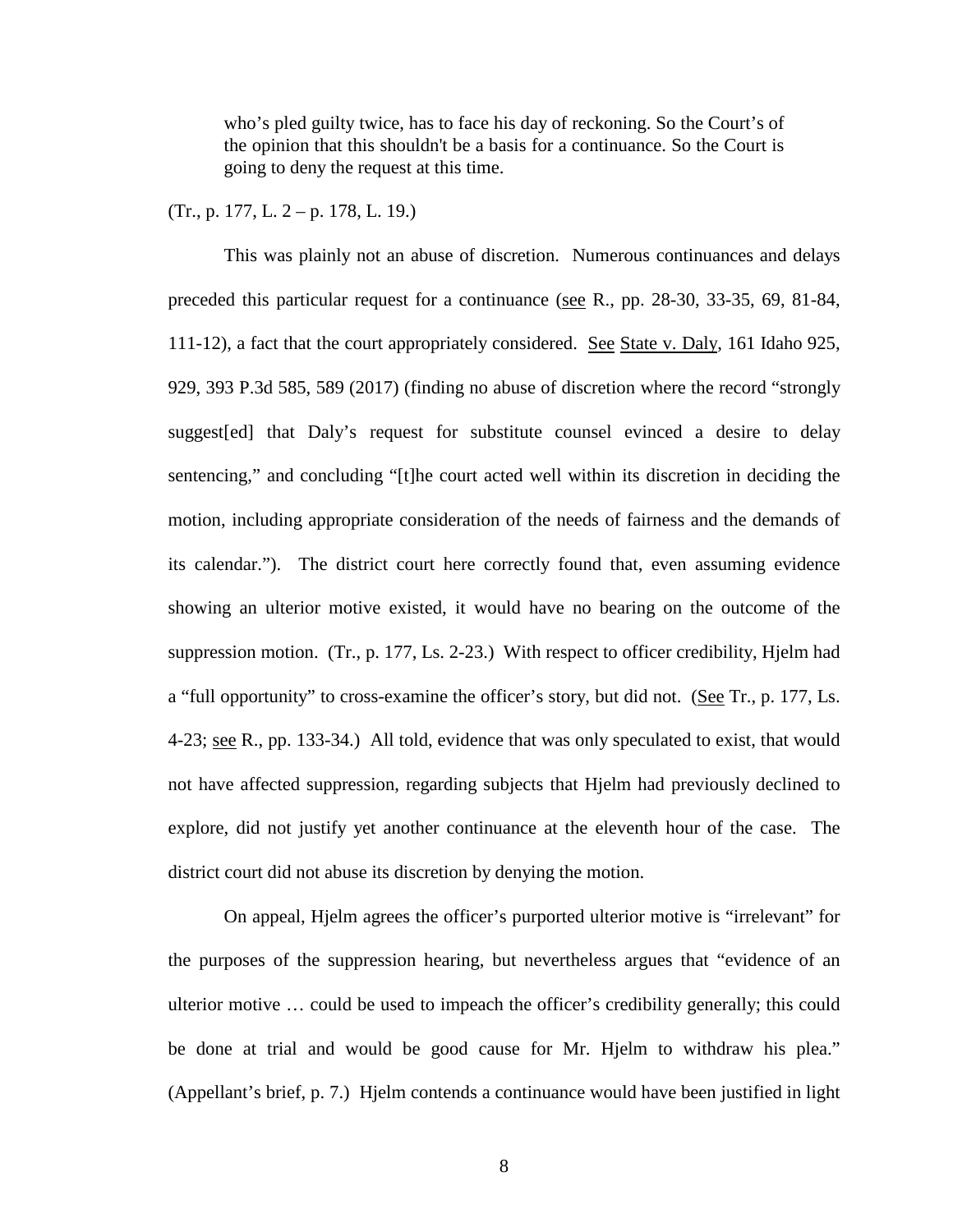of this, and therefore the court "failed to reach its decision through an exercise of reason and abused its discretion." (Appellant's brief, p. 7.)

This argument fails. First, Hjelm's guilty plea waived "all non-jurisdictional defects and defenses, whether constitutional or statutory, in prior proceedings." Clark v. State, 92 Idaho 827, 832, 452 P.2d 54, 59 (1969). Consequently, a post-plea continuance motion could not be predicated on a failure to investigate issues affecting a hypothetical *trial*, in light of the guilty plea.

Even assuming a post-guilty plea motion for a continuance can be justified purely on trial-level claims, Hjelm's argument fails because it begs the question. It depends on a premature conclusion that there *were* officer credibility issues, because it assumes 1) that "dispatch calls, dispatch logs, and 911 records" existed; and 2) if they were produced, such records would support Hjelm's fishing-trespassing vendetta theory of the case. However, there is no evidence in the record supporting either assumption. Hjelm's counsel simply made unsworn arguments, based on hearsay, about how Hjelm "felt" additional records existed, and unsworn arguments, again based on hearsay, about the fishing-trespassing story, and its assumed effects on the officer's motives. (See Tr., p. 160, L.  $11 - p$ . 162, L. 21.)

But arguments are not evidence. See State v. Griffith, 97 Idaho 52, 56, 539 P.2d 604, 608 (1975); State v. Phillips, 144 Idaho 82, 86, 156 P.3d 583, 587 (Ct. App. 2007). And unsworn representations, even made by counsel, are not evidence. C.f. State v. Cunningham, 161 Idaho 698, 701, 390 P.3d 424, 428 (2017) (holding that "unsworn representations, even by an officer of the court, do not constitute 'substantial evidence'" upon which a restitution award could be predicated). All told, there is no evidence in the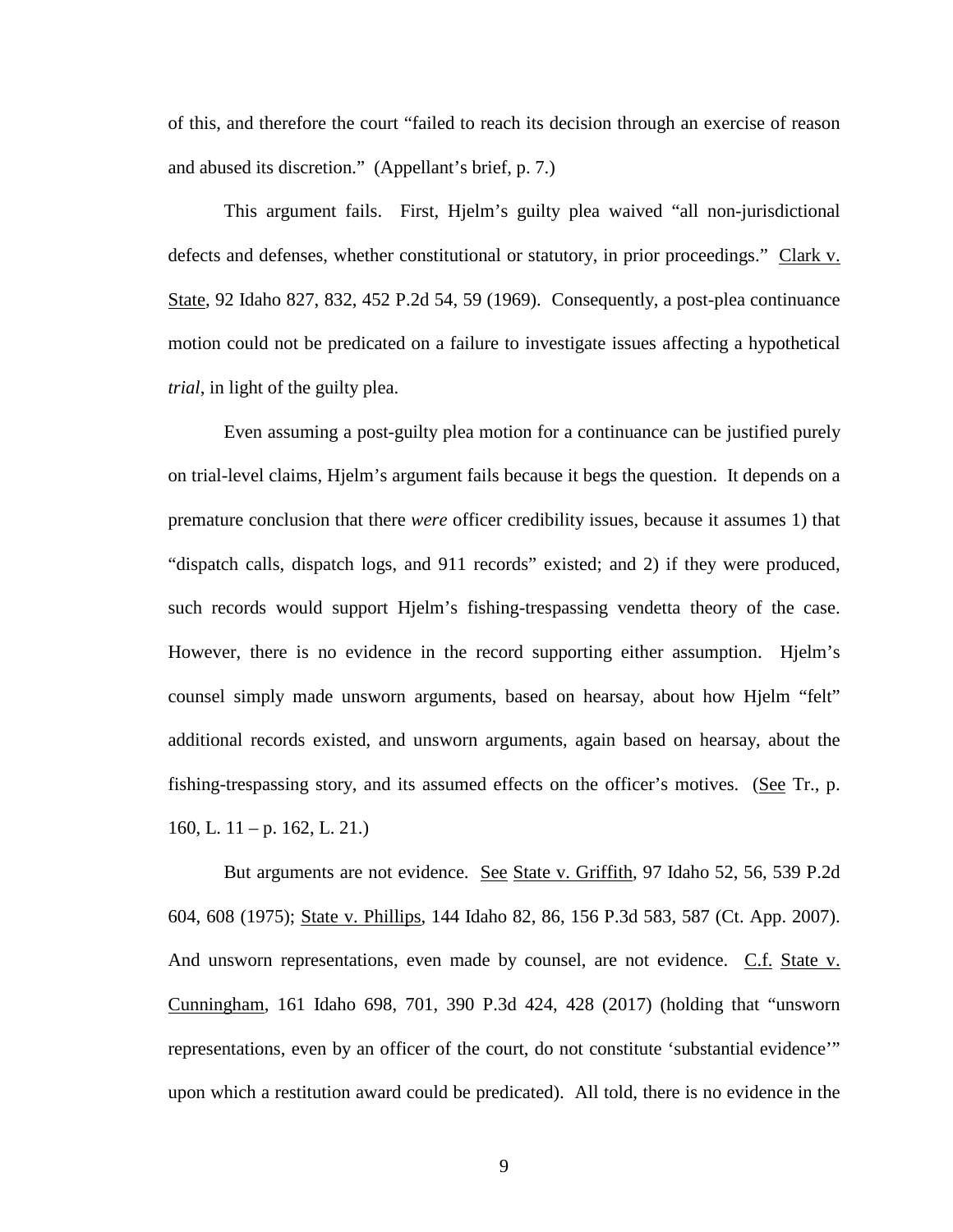record that "dispatch calls, dispatch logs, and 911 records" existed or that, if they did, they would verify the fishing-trespassing story and therefore impugn the officer's credibility.<sup>[2](#page-13-0)</sup> (See generally, R.) Because Hjelm's continuance motion was predicated on assumed facts and speculative conclusions, but was unsupported by actual testimony, affidavits, or other evidence, it fails.

Furthermore, Hjelm could have raised these issues prior to the sentencing hearing, but he did not. (See R., pp. 90-106, 119-31, 140-146, 149-56.) He could have specifically raised credibility issues during the suppression hearing, but he did not. (See Tr., p. 177, Ls. 2-15.) The record does not show that Hjelm questioned the officer about any telltale dispatch logs or 911 records, or about fishing-trespassing vendettas or inter-departmental conspiracies, or about his credibility generally. (See R., pp. 1[3](#page-13-1)2-33.<sup>3</sup>) To the extent Hjelm had many months, motions, and opportunities to develop these issues as he saw fit—including the ability to directly address them with the officer on the stand waiting until the penultimate moments before sentencing to bring them up was too little, too late.

There was no evidence supporting Hjelm's motion for a continuance. And even assuming that "dispatch calls, dispatch logs, and 911 records" existed Hjelm fails to show

 $\overline{a}$ 

<span id="page-13-0"></span> $2$  In particular, one wonders why "911 records" would exist here, given that the officer encounter happened during a routine traffic stop.

<span id="page-13-1"></span><sup>&</sup>lt;sup>3</sup> Admittedly, the review of the record on this point is limited to the record Hjelm has supplied on appeal, which includes minutes of the suppression hearing, but not a transcript of it. (See R., pp. 132-33.) But it is the "responsibility of the appellant to provide a sufficient record to substantiate his or her claims on appeal," and "[i]n the absence of an adequate record on appeal to support the appellant's claims, [this Court] will not presume error." State v. Tregeagle, 161 Idaho 763, 768, 391 P.3d 21, 26 (Ct. App. 2017).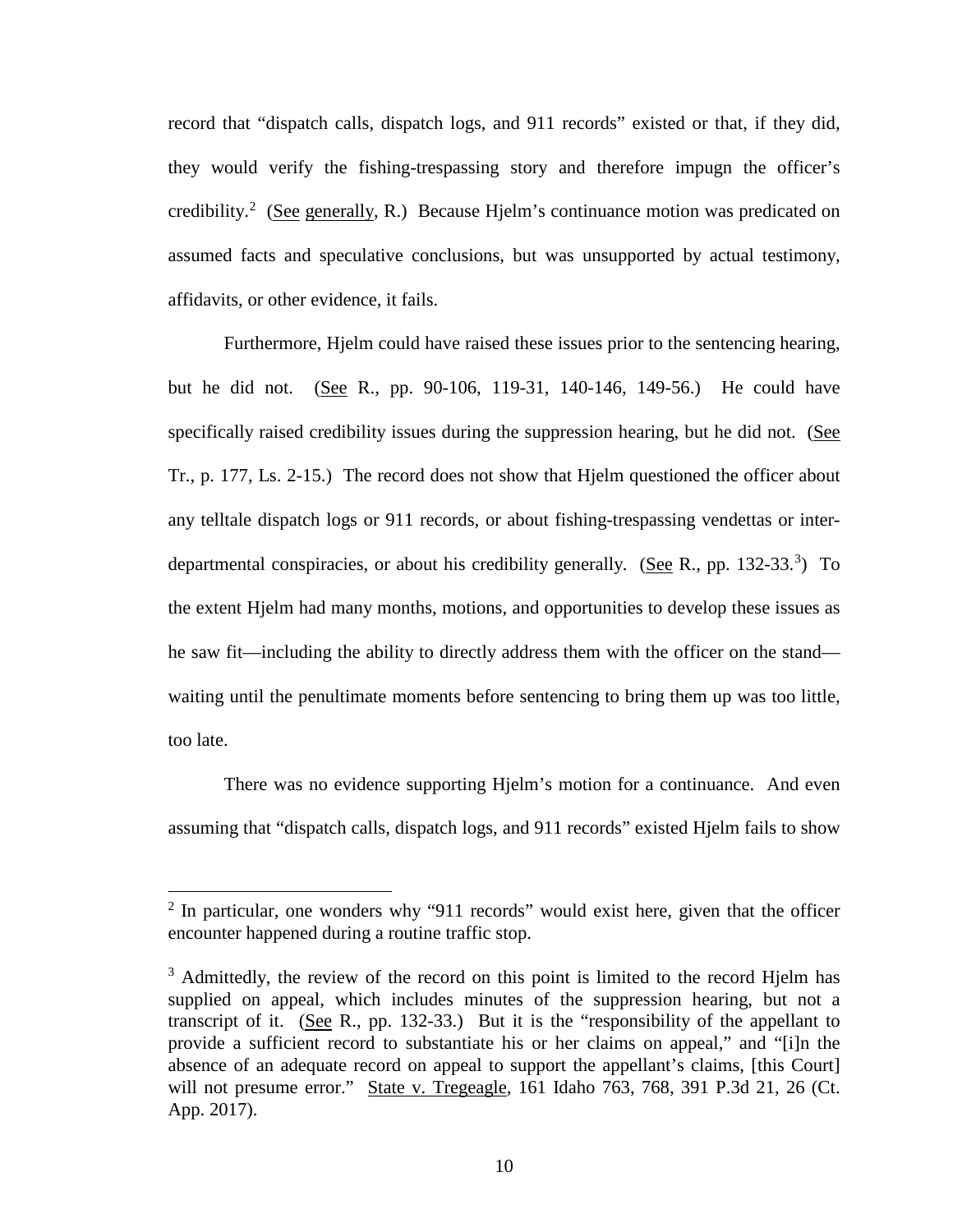the district court exercised its discretion in an unreasonable way given the posture of the motion for a continuance.<sup>[4](#page-14-0)</sup> Because Hjelm fails to show any prejudice to his substantial rights the district court did not abuse its discretion in denying the motion.

## II. Hjelm Has Failed To Show The District Court Abused Its Discretion By Denying His Motion To Withdraw His Guilty Plea

### A. Introduction

 $\overline{a}$ 

Hjelm argues "that he was intimidated by the threat of prison time and only pleaded guilty to avoid prison time." (Appellant's brief, p. 10.) He therefore contends the court failed to reach its decision to deny his motion to withdraw his plea "through an exercise of reason," and abused its discretion. (Appellant's brief, p. 10.)

This argument fails because there was no evidence below showing that Hjelm was intimidated by the threat of prison time and only pleaded guilty to avoid prison time. To the contrary, Hjelm's own testimony unambiguously shows that he knowingly, intelligently, and voluntarily pleaded guilty because he was in fact guilty. Accordingly, the district court arrived at its decision through an exercise of reason and correctly denied

<span id="page-14-0"></span><sup>&</sup>lt;sup>4</sup> To the extent Hjelm takes issue with what his trial attorneys did or did not do to obtain the purported "dispatch calls, dispatch logs, and 911 records," ferret out other evidence supporting the fishing-trespassing vendetta theories, or otherwise investigate or develop these issues prior to Hjelm's eleventh-hour motion for a continuance, those claims are more appropriately presented in a collateral proceeding reviewing counsel's assistance. State v. Saxton, 133 Idaho 546, 549, 989 P.2d 288, 291 (Ct. App. 1999) ("The question of competency of counsel is an extremely complex factual determination which, in all but the most unusual cases, requires an evidentiary hearing before determination . . . . The resolution of those factual issues for the first time on appeal, based upon a trial record in which competence of counsel was not at issue, is at best conjectural.") (quoting Carter v. State, 108 Idaho 788, 791, 702 P.2d 826, 829 (1985) (Bakes, J., specially concurring).)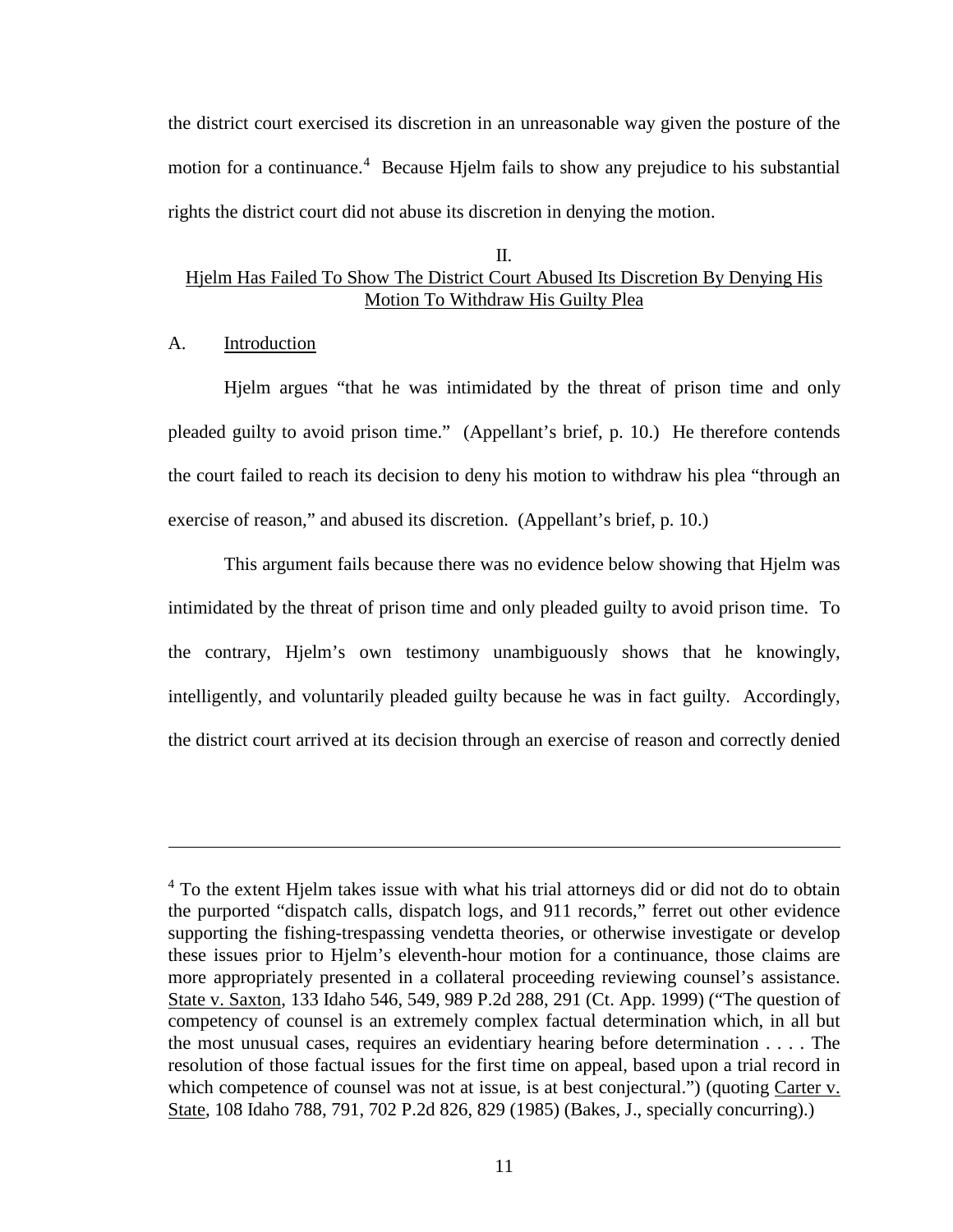Hjelm's motion to withdraw his plea. Hjelm therefore fails to show any abuse of discretion.

#### B. Standard Of Review

The granting or denial of a motion to withdraw a guilty plea is within the discretion of the trial court. State v. Hanslovan, 147 Idaho 530, 535, 211 P.3d 775, 780 (Ct. App. 2008).

## C. Hjelm Fails To Show The District Court Abused Its Discretion In Denying His Motion To Withdraw His Guilty Plea

Defendants may move to withdraw a guilty plea prior to sentencing. I.C.R. 33(c). But the presentence withdrawal of a guilty plea is not an automatic right. State v. Carrasco, 117 Idaho 295, 298, 787 P.2d 281, 284 (1990); Hanslovan, 147 Idaho at 535, 211 P.3d at 780. The defendant bears the burden of proving, in district court, that the plea should be withdrawn. Id.; Griffith v. State, 121 Idaho 371, 374-75, 825 P.2d 94, 97- 98 (Ct. App. 1992).

In ruling on a motion to withdraw a guilty plea, the district court must determine, as a threshold matter, whether the plea was entered knowingly, intelligently and voluntarily. State v. Mauro, 121 Idaho 178, 180, 824 P.2d 109, 111 (1991); Hanslovan, 147 Idaho at 536, 211 P.3d at 781; State v. Rodriguez, 118 Idaho 957, 959, 801 P.2d 1308, 1310 (Ct. App. 1990). If the plea was voluntary, in the constitutional sense, then the court must determine whether other reasons exist to allow the defendant to withdraw the plea. Hanslovan, 147 Idaho at 536, 211 P.3d at 781. The decision to grant or deny a motion to withdraw a guilty plea lies in the discretion of the district court. Id. at 535, 211 P.3d at 780. "[T]he good faith, credibility, and weight of the defendant's assertions in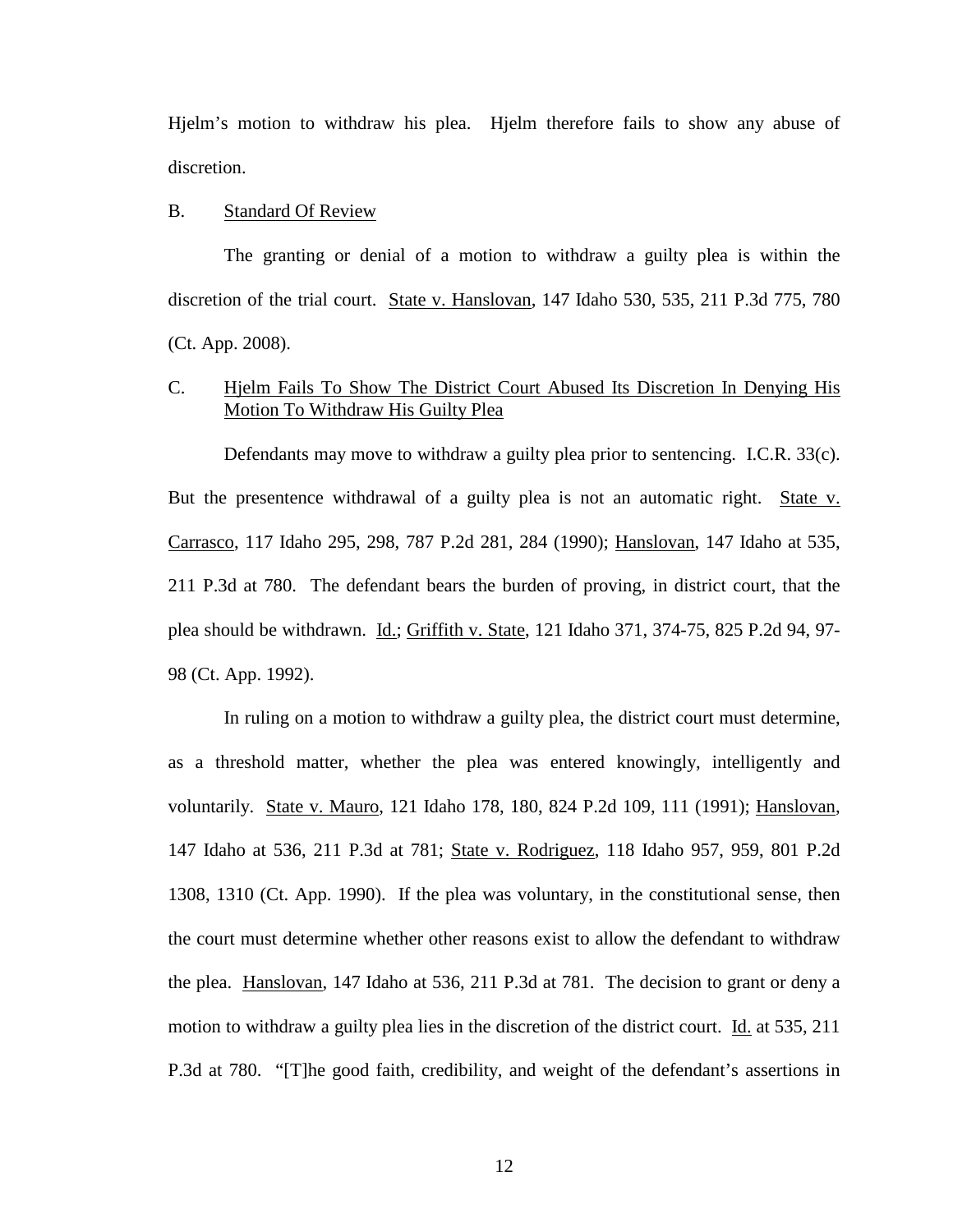support of his motion to withdraw his plea are matters for the trial court to decide." Id. at

537, 211 P.3d at 782.

The district court did not abuse its discretion in denying Hjelm's second motion to withdraw his guilty plea. When the court denied the motion it began by revisiting Hjelm's second entry of plea:

After the Court has considered this yet again, I've undertaken to listen to the recording of the Court's sentencing—excuse me, the Court's second change of plea colloquy. I've also seen the transcript—or listened to the transcript of the first one. So the Court is confident in finding that the Court has twice engaged in very thorough discussions under oath with the Defendant. It was typically thorough the first time I did it. The second time I believe I was painstakingly thorough.

And the reason I did that is because he had once withdrawn his guilty plea before. We had just had a jury of 50 or so Madison County residents summoned to be here, and I had to tell them it was time to go home because the Defendant was going to be changing his plea. Perhaps if I had been wiser, I would have kept them around just in case he changed his mind. But he didn't change his mind. He went ahead and pled guilty, and he did that only after extremely careful and cautious and painstaking questioning by the Court in which the Court specifically addressed the fact that this was his second time pleading guilty. And I expressly told him that if he pled guilty a second time and then tried to withdraw it, it was highly unlikely that the Court would grant that.

(Tr., p. 189, L. 13 – p. 190, L. 9.) A review of Hjelm's guilty plea colloquy shows the

district court's recollection was entirely correct; the court was painstakingly thorough in determining Hjelm's state of mind and knowledge of the proceedings. (Tr., p. 112, L. 10 – p. 132, L. 2.) And Hjelm unambiguously indicated he understood what was taking place, and was knowingly, intelligently and voluntarily pleading guilty. (See, e.g., Tr., p. 122, L. 24 – p. 126, L. 24; p. 128, L. 23 – p. 131, L. 12.) The court therefore correctly concluded: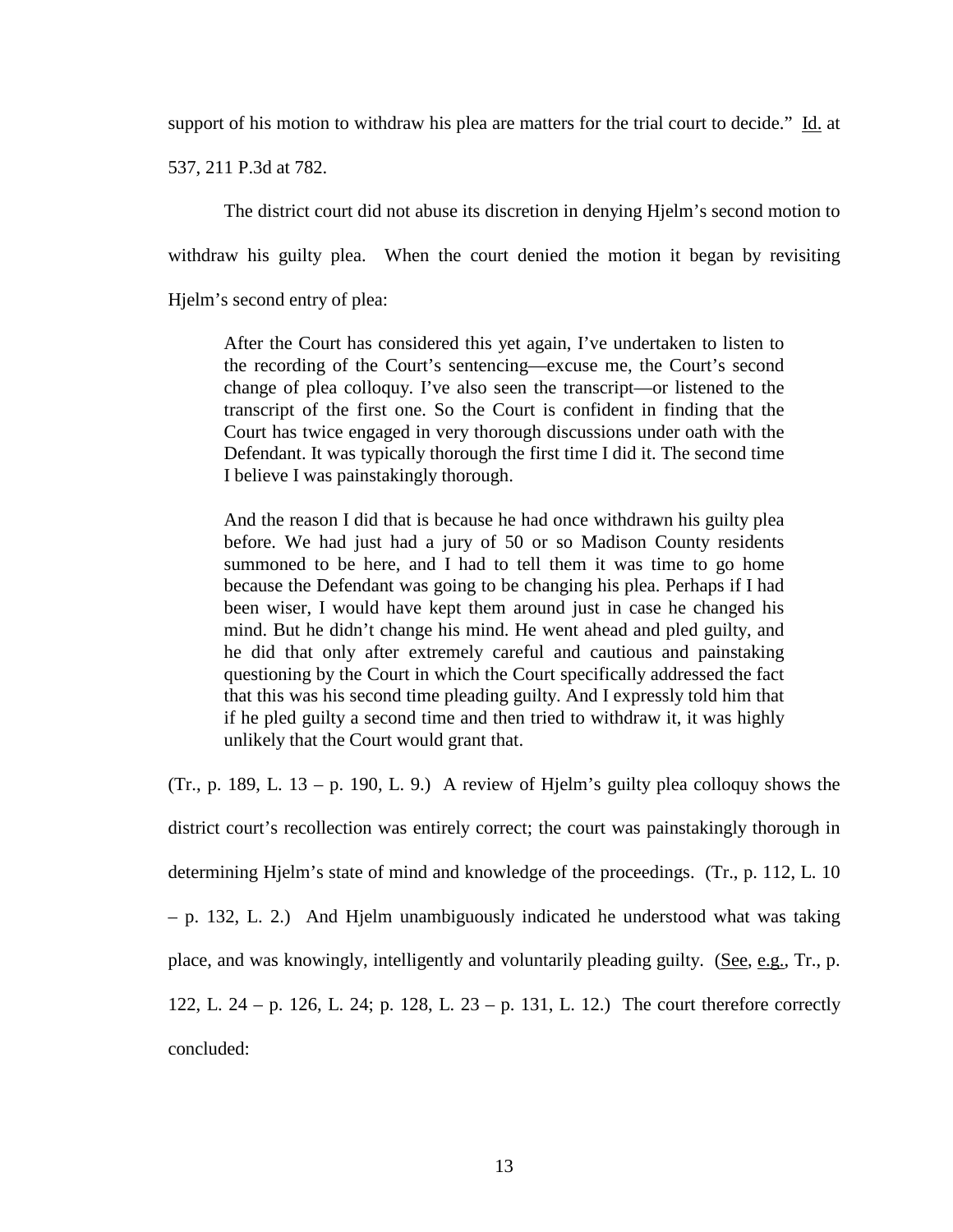… I believe that the Defendant went into his second guilty plea with his eyes completely wide open. I found then—and I again affirm my prior finding just after listening to this testimony again—that the Defendant made a knowing, intelligent, and voluntary waiver of his right to a jury trial, that he was competent to do so, and that he established a factual basis for his plea.

While the Court, I think, is properly lenient in allowing a Defendant prior to sentencing to withdraw a guilty plea later, I think out of caution and, frankly, out of judicial economy, it typically makes sense to allow that 'a [sic] second time. It just does make a mockery of justice. And the Court, based upon what's been presented, cannot conclude there's been sufficient evidence established that there's any reason to withdraw the plea. Certainly even after a sentencing the Court has discretion to withdraw a plea if I find that there's been a manifest injustice. In this case I haven't seen or heard anything suggesting there would be a manifest injustice.

Although certainly that high of a level isn't required under these circumstances, the Court believes that the Defendant just, after the fact, gets scared and changes his mind. I cut him some slack the first time, but the second time I don't think it would be proper. And so the Court, even recognizing it has some discretion in this matter, does believe it would be far more proper that we go ahead with the sentencing. So the motion is denied. We'll now begin the sentencing hearing.

(Tr., p. 190, L.  $10 - p$ . 191, L. 10.) A review of the record shows that the guilty plea was

knowing, intelligent, and voluntary, and that the district court was well within its discretion to deny Hjelm's request to withdraw the plea.

On appeal Hjelm "asserts that he was intimidated by the threat of prison time and only pleaded guilty to avoid prison time," and that he "did not have the opportunity to fully review the dispatch information" and the potentially impeaching information that is purportedly therein. (Appellant's brief, p. 10.)

But these arguments fail. Again, Hjelm is relying on assertions that have no support in the record. Hjelm did not testify about, submit affidavits showing, or produce any other evidence that "he was intimidated by the threat of prison time and only pleaded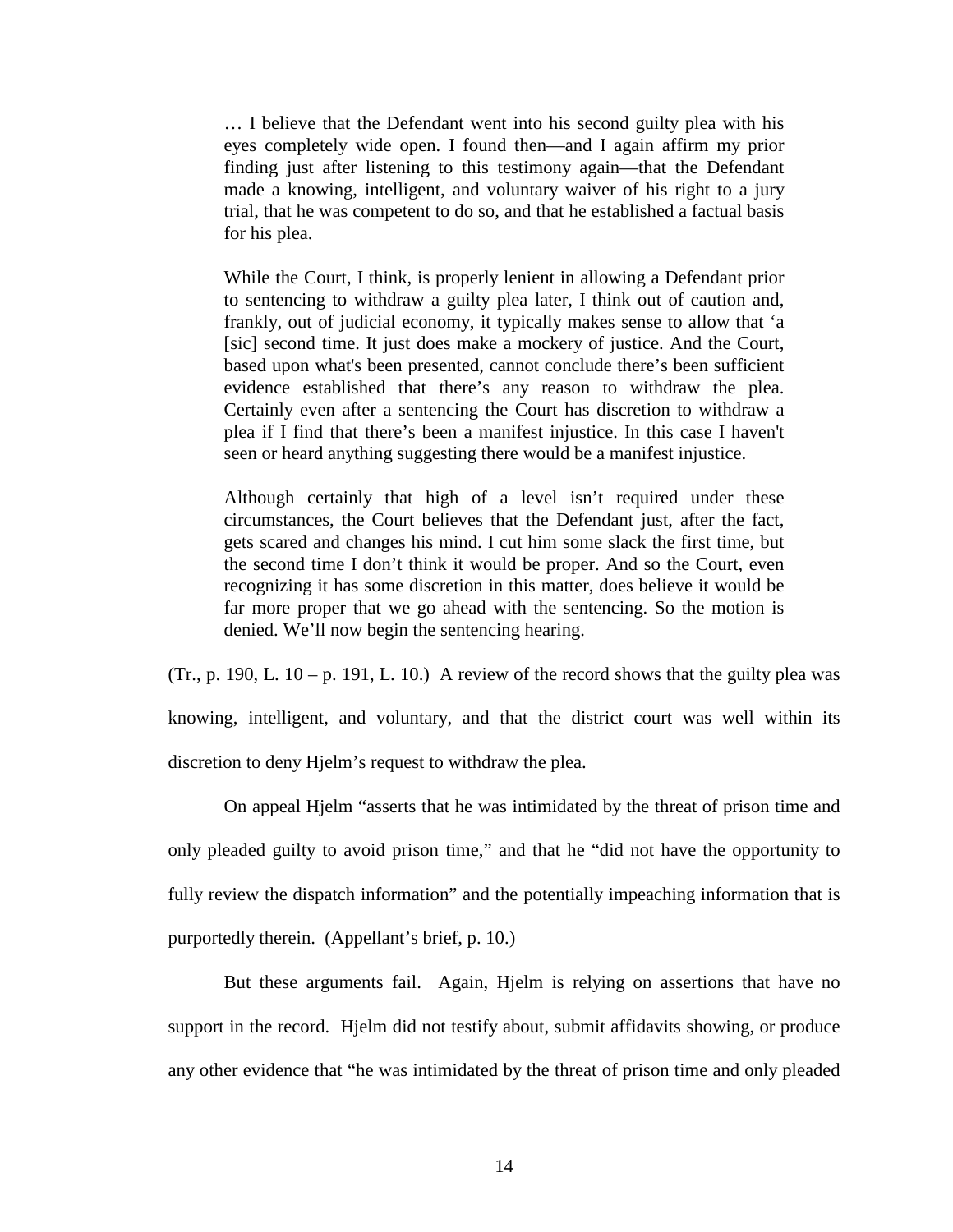guilty to avoid prison time." (See generally Tr., pp. 109-34; see also R.) The prosecutor's recollection of the incident is not evidence of Hjelm's mental state or motivations (see Tr., p. 150, Ls. 1-11), nor is Hjelm's counsel's unsworn representations evidence of anything. C.f. Cunningham, 161 Idaho at 701, 390 P.3d at 428.

As a result, the only evidence in the record regarding Hjelm's state of mind during the entry of plea is his own testimony about it. And Hjelm's testimony establishes that the plea was knowing, voluntary, and intelligent: Hjelm testified that he was pleading guilty because he was guilty (Tr., p. 131, Ls. 7-12); that he was not coerced or pressured by the prosecutor or anyone else (Tr., p. 126, Ls. 6-24); and that he understood what he was doing (Tr., p. 121, L.  $6 - p$ . 130, L. 12). Hjelm also informed the court in no uncertain terms that he was fully aware of the potential consequence should he develop buyer's remorse—for the second time—and seek to withdraw the plea. (Tr., p. 114, Ls. 12-25.) Weighing the plethora of evidence showing Hjelm knowingly, intelligently, and voluntarily pleaded guilty, against the unadorned, unsupported assertions to the contrary, the district court was well within its discretion to deny the motion.

Finally, even assuming that the prosecutor's statement about prison time intimidated Hjelm, and he in fact pleaded "guilty to avoid prison time" (see Appellant's brief, p. 10), this alone would fail to show a coerced plea—because the same could be said about *every* plea bargain in which the state offers a sentencing concession—such as avoiding prison time—as consideration. If a defendant could challenge the voluntariness of their plea simply because there was a worse outcome in the offing if they did *not* take the deal, and they entered into the plea agreement to avoid that worse outcome, then every plea bargain that gave some benefit to the defendant would automatically be suspect.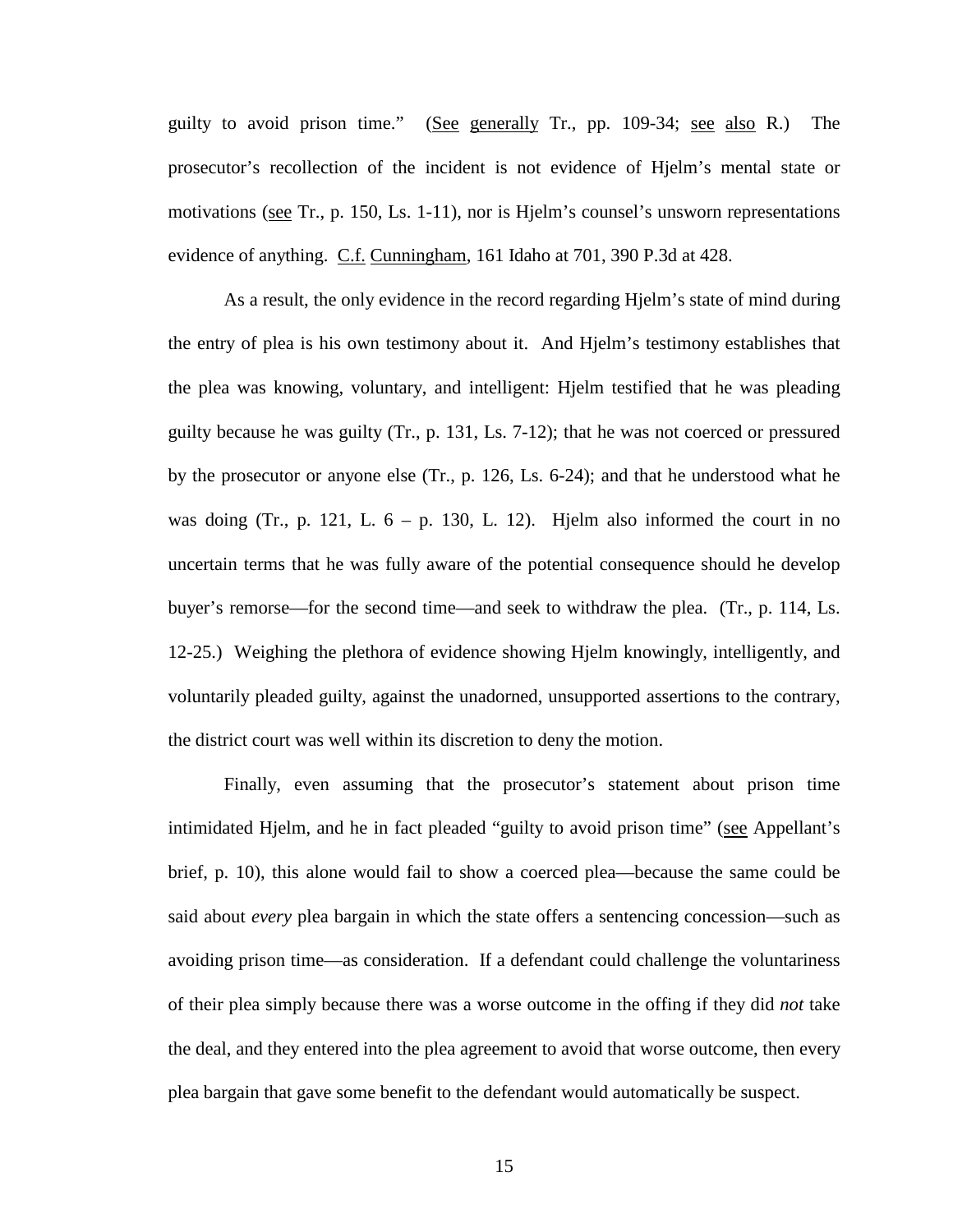Here, the state agreed to dismiss the paraphernalia charge and seek no more than 30 days of local jail (in addition to any suspended sentence), and to not oppose a request for a withheld judgment. (See Tr., p. 119, L.  $5 - p$ . 120, L. 12.) Moreover, Hjelm conceded below the prosecutor did not commit misconduct, and does not challenge that concession on appeal. (Appellant's brief, p. 9; see Tr., p. 183, Ls. 6-15.) Thus, even assuming Hjelm was intimidated by prison time, and pleaded guilty to avoid going to prison, he fails to show he acted out of coercion, rather than a desire to take advantage of the plea deal.

The district court was exacting, patient, and thorough throughout this case. It granted Hjelm's first motion to withdraw his plea. (R., p. 64.) It granted request after request for a continuance. (See R., pp. 28-30, 33-35, 69, 81-84, 111-12.) Before accepting Hjelm's second guilty plea, the court conducted a searching colloquy to ensure Hjelm's plea was knowing, intelligent, and voluntary. (Tr., p. 112, L.  $10 - p$ . 132, L. 10.) A review of the transcript shows that it was.

Hjelm indicated he was fully aware of one potential consequence of pleading guilty: the district court could exercise its discretion and deny a motion to withdraw the plea. (Tr., p. 114, Ls. 12-25.) He nevertheless chose to plead guilty. Because Hjelm fails to show the district court abused its discretion by denying his motions, this court should affirm.